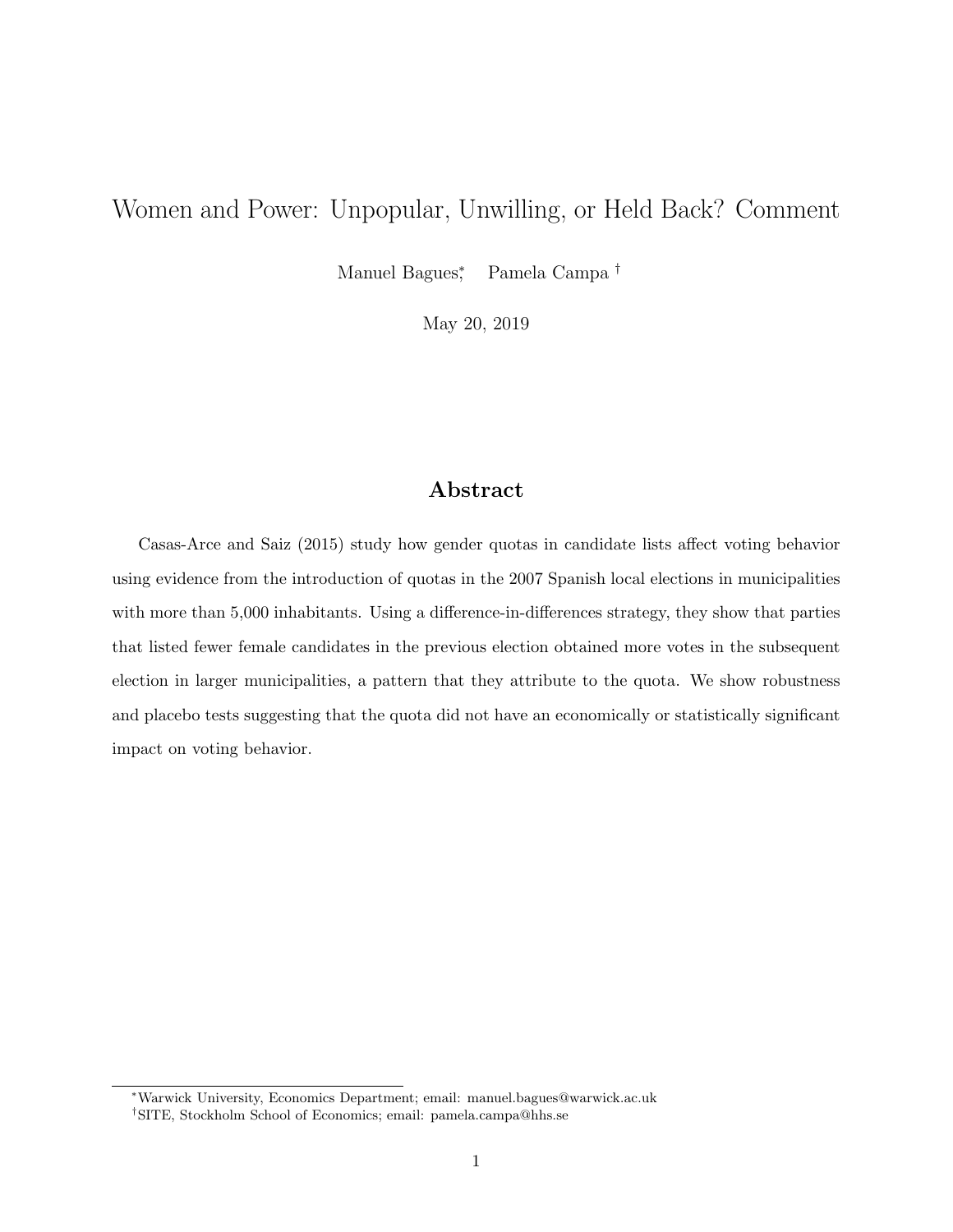#### 1 Introduction

As [Casas-Arce and Saiz](#page-6-0) [\(2015\)](#page-6-0) (hereafter, CS) point out, a better understanding of how voters react to gender quotas in candidate lists may help to shed light on the underlying causes for the underrepresentation of women in politics. If it is due to the lack of qualified women who are willing to participate in politics, or to the existence among voters of negative stereotypes about the ability of female politicians, candidates who enter politics through quotas would tend to attract fewer votes. However, if the lack of women is due to discrimination by party leaders, the introduction of gender quotas might force parties to replace some male candidates with female candidates who are more popular among voters.

CS analyze empirically the impact of gender quotas on voters' behavior using information from the 2007 Spanish local elections. In the context of a proportional representation electoral system with closed lists, a quota requiring at least 40% of candidates of each gender in candidate lists was introduced in municipalities with more than 5,000 inhabitants. In order to limit the systematic placement of the under-represented sex at the bottom of electoral lists, the quota also applied to every five-position bracket of the list. As CS document, the quota increased the share of female candidates in these municipalities by around 8 p.p. (21%). Furthermore, CS show that party lists that had fewer women in the previous election and, therefore, were expected to be affected to a larger extent by the quota, obtain relatively better electoral results in 2007 in municipalities with more than 5,000 inhabitants, a pattern they attribute to the impact of the quota. The magnitude of the estimate is large. Quotas would have increased the electoral support for lists that had no female candidates in the previous election by 6.6 percentage points, about 54% of a standard deviation.<sup>1</sup> This is an important result which would point towards the existence of severe agency problems in political parties as the source of the underrepresentation of women in politics.

This Comment presents a re-analysis of CS. There are at least two reasons why their findings may deserve further scrutiny. First, the large positive impact observed by CS is even more remarkable given the very short time span considered in their analysis. Quotas were approved in March 2007, just two months before the May local elections. Some of the mechanisms through which quotas are

<sup>&</sup>lt;sup>1</sup>The size of this effect is one order of magnitude higher than the impact of other determinants of voting behavior considered in the literature. For instance, [Bagues and Esteve-Volart](#page-6-1) [\(2016\)](#page-6-1) show that in Spanish general elections each additional point of GDP growth is associated to 0.3 p.p. more votes for the incumbent. In the context of U.S. presidential elections, [Fair](#page-6-2) [\(2009\)](#page-6-2) finds a figure of 0.7 p.p.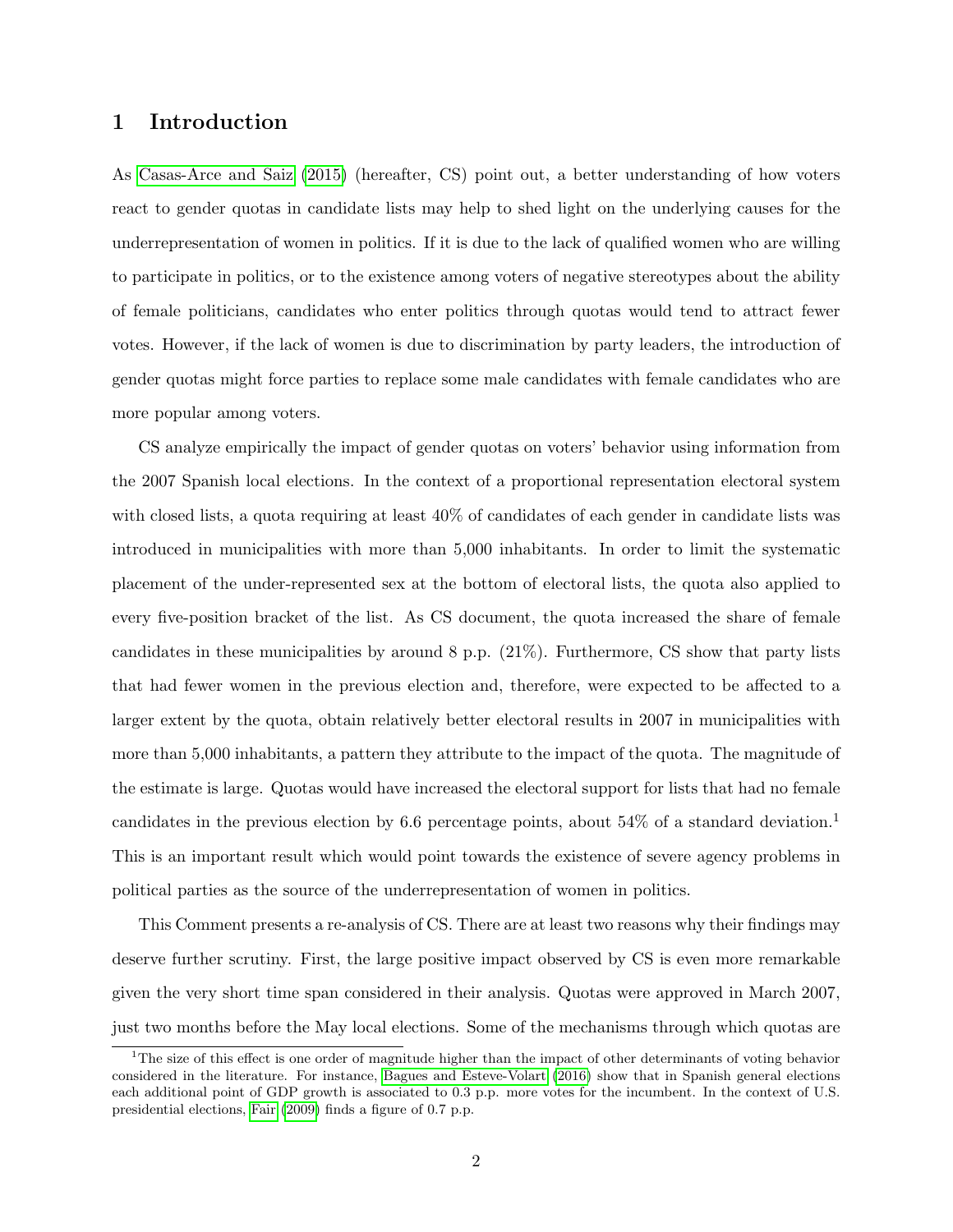expected to help to improve candidates' quality may require a longer time span. In the short term, parties' capability to attract the most talented women to their lists may be limited. Moreover, new female candidates are likely to lack political experience, a feature that may be valued by voters and which may be helpful in order to break down negative stereotypes regarding female politicians [\(Beaman et al., 2009\)](#page-6-3). Second, CS' empirical strategy relies on the implicit assumption that voting behavior in small municipalities provides a reliable counterfactual for what would have happened in large municipalities in the absence of the quota. This is a non-trivial assumption that might not be satisfied if the timing of political and social changes is somehow related to municipality size.

We provide robustness and placebo tests that cast doubts on the validity of this assumption. Party lists with fewer women in the previous election generally obtain better electoral results in 2007 in relatively larger municipalities independently of whether these municipalities were affected by the quota. As a result, when we control linearly for population in CS' main specification, the estimated effect of quotas changes sign, becoming negative, and is not significantly different from zero.

Furthermore, using CS' main specification, we conduct a number of placebo tests considering the impact of 'fake' quotas on the sample of municipalities that had fewer than 5,000 inhabitants and, therefore, were not affected by the quota. These placebo tests, conducted at 100-intervals between 1,000 and 4,000 inhabitants, yield statistically significant results in over 80% of the cases and the estimates are of a similar magnitude to the effect found by CS at the 5,000 threshold.

### 2 Replication

We use the dataset provided by CS, which includes electoral information for all party lists that participated in Spanish local elections in 2003 and 2007 in municipalities with more than 250 and less than 10,000 inhabitants.

We reexamine the main analysis of CS, which considers all party lists in the dataset (see CS Section  $\angle A$ .C: Relative Growth of Female Candidates and Vote Share). Specifically, we focus on the reduced form estimation reported by CS in Table 5, column 1. CS estimate how the introduction of quotas in 2007 affects the electoral results of party lists that had relatively fewer women in the 2003 election using the following equation: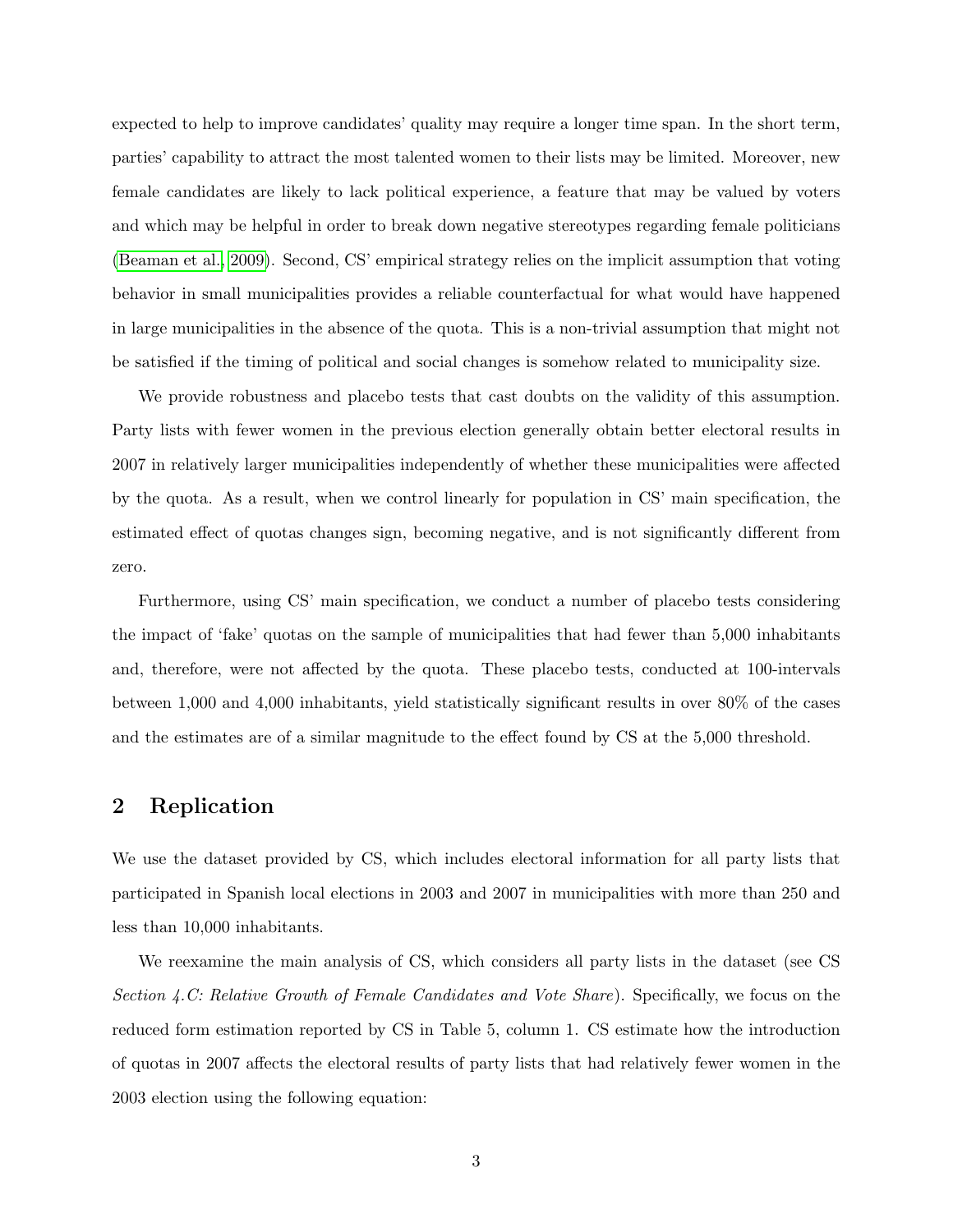<span id="page-3-0"></span>
$$
\Delta Votes_{pm} = \beta_0 + \beta_1 [\max\{0, \text{ quota} - female_{pm}^{2003}\} \times large_m] ++ \beta_2 female_{pm}^{2003} + \beta_3 (female_{pm}^{2003})^2 + \phi_m + \lambda_p + \varepsilon_{pm},
$$
\n(1)

where  $\Delta V$  otes<sub>pm</sub> stands for the change in the vote share received by party p in municipality m between 2003 and 2007; *quota* is equal to 40%,  $female_{pm}^{2003}$  is the share of female candidates on the list in 2003; large<sub>m</sub> is an indicator that takes value one in municipalities with more than  $5,000$ inhabitants, and  $\phi_m$  and  $\lambda_p$  are, respectively, municipality and party fixed-effects. Each observation is weighted by the vote share obtained by the list in the previous election and standard errors are clustered at the regional level. In what follows we refer to municipalities with more and less than 5,000 inhabitants as large and small municipalities respectively.

As expected, our replication using the same specification and the same dataset as CS provides identical results. The further a list is from the 0.40 threshold in 2003, the larger the improvement in its electoral performance in 2007 in large municipalities, relative to the performance of similar lists in smaller municipalities (see Table [1,](#page-7-0) column 1). The magnitude of the effect is substantial: lists that had no women in 2003 obtain 6.6 p.p. more votes in municipalities subject to the quota, about  $54\%$  of a standard deviation.<sup>2,3</sup>

The above estimates would capture the causal impact of the quota under the usual parallel trends assumption: the evolution of electoral outcomes in small municipalities provides a reliable counterfactual of what would have happened in large municipalities absent the quota. While this assumption is essentially untestable, below we examine standard robustness tests that were not reported in CS.

Placebos In order to examine the plausibility of the identifying assumption, we estimate placebo regressions in the subsample of municipalities that were not affected by the quota (municipalities with less than 5,000 inhabitants). More precisely, using equation [\(1\)](#page-3-0), we study the 'impact' of placebo quotas at all possible cutoffs between 1,000 and 4,000 inhabitants, at increments of 100.

<sup>&</sup>lt;sup>2</sup>The standard deviation of the variation in the share in votes is equal to 0.12.

<sup>3</sup>Results are essentially unchanged if we take into account that, due to indivisibilities, the 40% quota implies that party lists should include at least 46.1% (6 out of 13) candidates of each gender.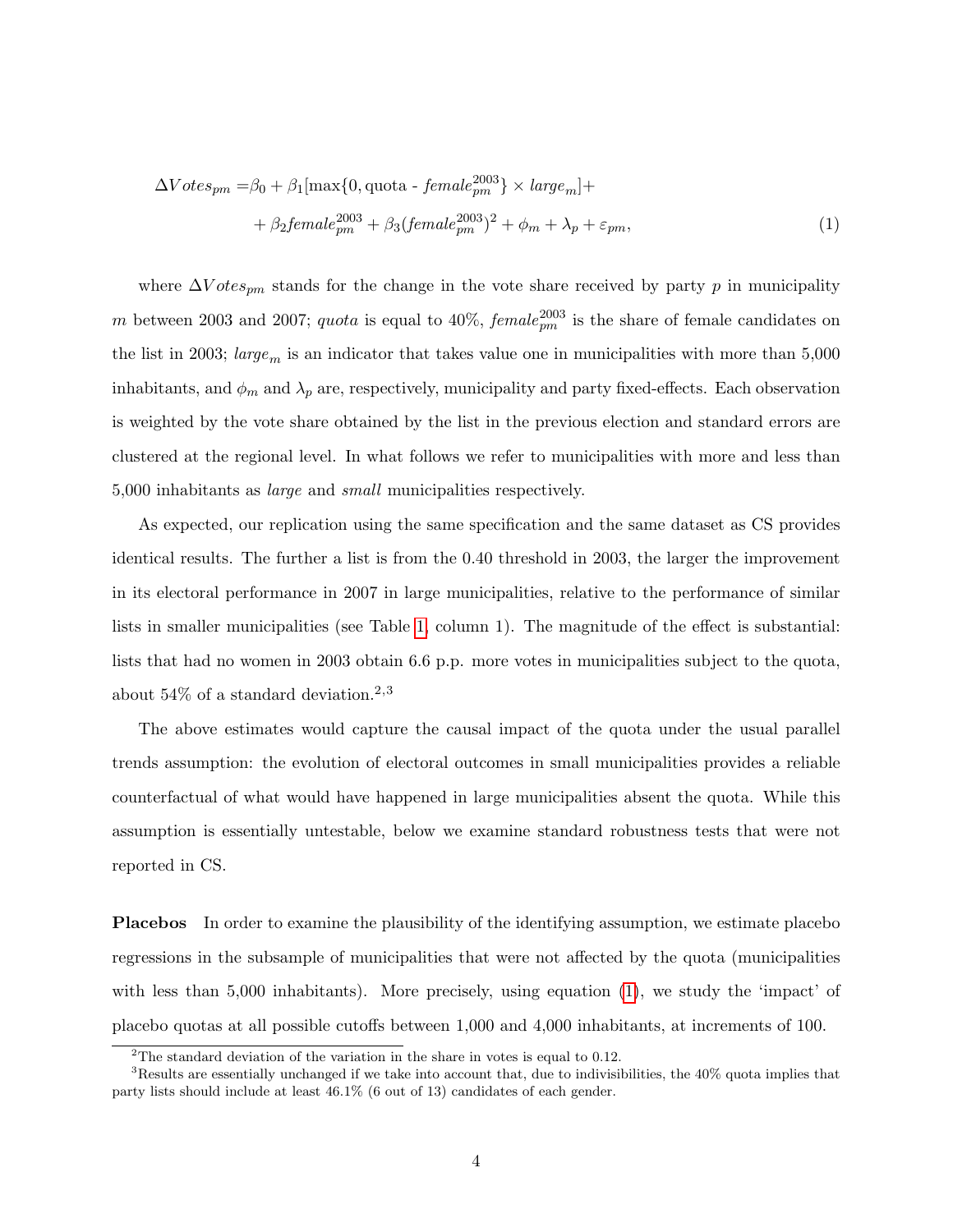As shown in Figure [1a,](#page-8-0) the placebo analyses yield significant positive effects in over 80% of the cases and the size of these estimates oscillates between 0.8 and 0.17, a magnitude comparable to the one observed by CS at the 5,000 threshold. Estimates are relatively more precise between 2,000 and 3,00 inhabitants and, within this range, placebo analyses yield significant positive effects in 100% of the cases.

A possible explanation for these findings, which would be still consistent with CS hypothesis, is that somehow party lists may have increased the share of female candidates substantially more in larger municipalities, even if these municipalities were not subject to the quota. To address this issue, we estimate the 'impact' of placebo quotas on the share of female candidates in the list. As shown in Figure 1b, these estimates tend to be small - between 0 and 0.1 - and in general not significant. For comparison, the graph also displays the increase in the share of female candidates observed at the 5,000 cutoff, which is estimated using information from all municipalities. In this case, party lists that had no female candidates in 2003 increased the share of women by approximately 0.40.

Overall, the evidence provided by Figures [1a](#page-8-0) and [1b](#page-8-0) strongly suggests that lists with a lower share of women in 2003 gained relatively more votes in 2007 in larger municipalities for reasons unrelated to the quota.

Accounting for municipality size To account for the relationship between municipality size and electoral performance, we augment equation [\(1\)](#page-3-0) by adding a linear interaction between population size and how far away the list was in 2003 from satisfying the quota requirement (in bold below).

$$
\Delta Votes_{pm} = \beta_0 + \beta_1 [\max\{0, \text{ quota} - female_{pm}^{2003}\} \times large_m] + + \beta_2 [\max\{0, \text{ quota} - female_{pm}^{2003}\} \times population_m] + + \beta_3 female_{pm}^{2003} + \beta_4 (female_{pm}^{2003})^2 + \lambda_p + \phi_m + \varepsilon_{pm}
$$
\n(2)

As shown in Table [1,](#page-7-0) column 2, the evolution of voting behavior between 2003 and 2007 is captured better by a linear function of population than by the large municipality dummy. In fact,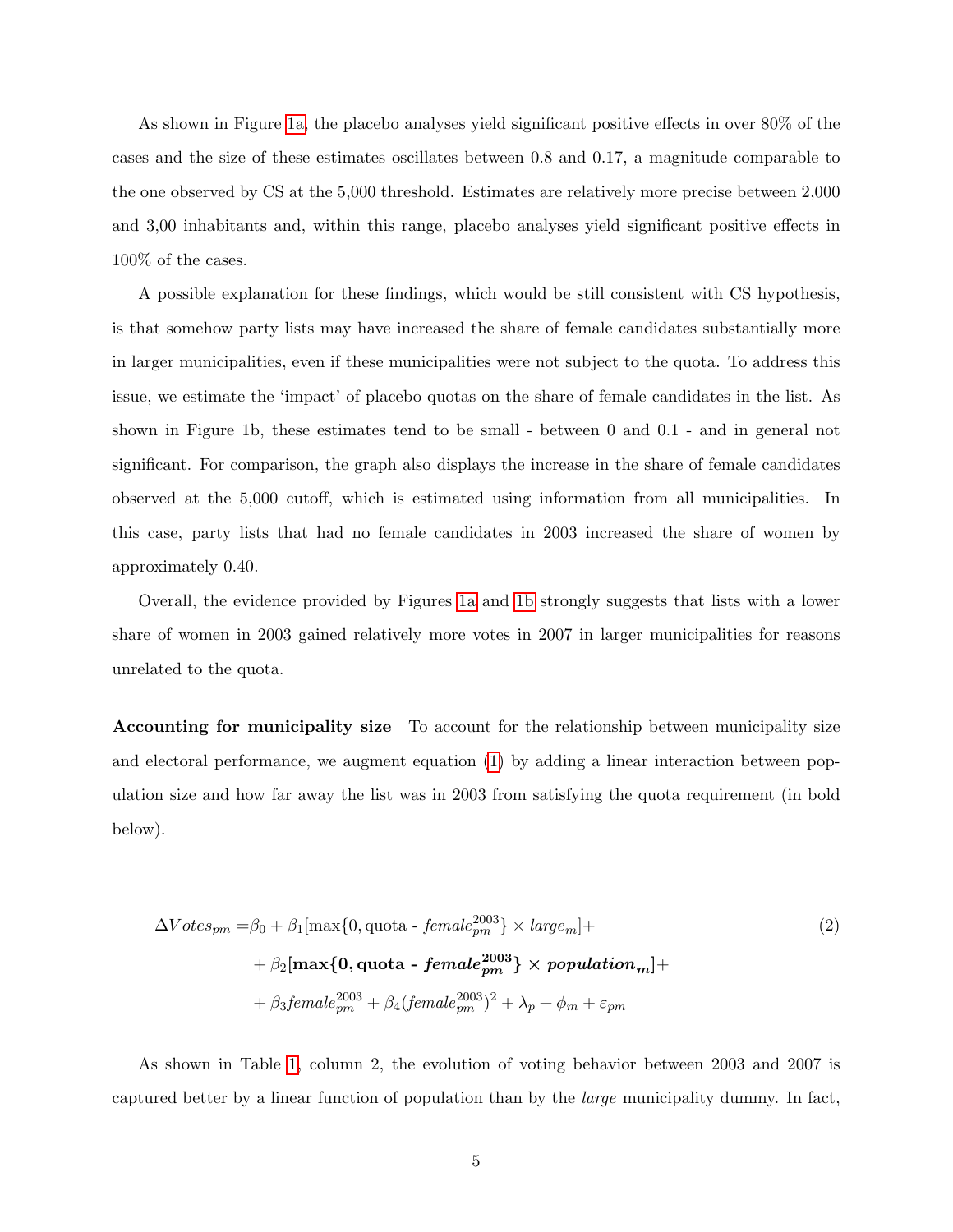once we control for population linearly, being in a municipality with more than 5,000 inhabitants has, if anything, a negative impact on the electoral performance of party lists that had fewer women in the 2003 election, although this effect is not statistically significant at standard levels.

#### 3 Conclusion

In this Comment, we re-analyze CS' study of the impact of gender quotas on voters' behavior using data from the 2007 Spanish local elections, when candidate quotas were introduced in municipalities with more than 5,000 inhabitants. CS show that party lists that had fewer women in their ranks in the previous election obtained more votes in the subsequent election in municipalities subject to the quota. This is an important finding that would suggest that the lack of women in politics is due to discrimination by political parties as opposed to a lack of qualified women who are willing to participate or negative stereotypes concerning female politicians among voters.

We present robustness and placebo tests that cast doubts on the validity of CS' empirical strategy. Party lists that were previously less feminized obtained better electoral results in larger municipalities regardless of the quota. Moreover, CS' difference-in-differences estimates are very sensitive to accounting for municipality size, reflecting the existence of relevant time-variant differences in voting behavior between small and large municipalities. Our findings are consistent with the evidence in [Bagues and Campa](#page-6-4) [\(2018\)](#page-6-4), who exploit a regression discontinuity design based on the existence of a population cutoff and fail to reject the null hypothesis that quotas did not affect voters' behavior. They also find similar results when they extend the analysis to the 2011 election, when the quota was applied to municipalities with more than 3,000 inhabitants.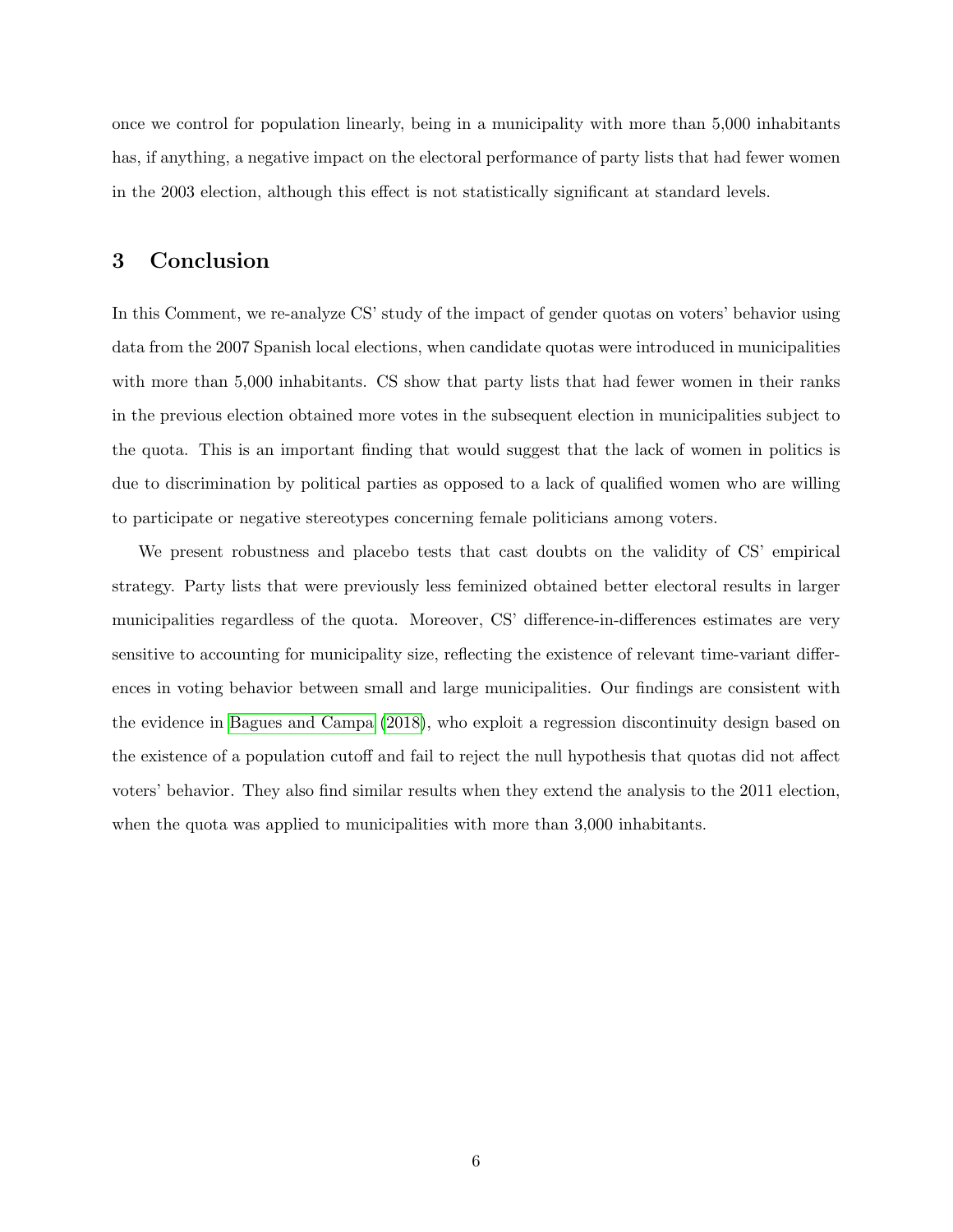## References

- <span id="page-6-4"></span>Bagues, M. and P. Campa (2018). Can gender quotas in candidate lists empower women?Evidence from a regression discontinuity design. Mimeo.
- <span id="page-6-1"></span>Bagues, M. and B. Esteve-Volart (2016). Politicians' luck of the draw: Evidence from the spanish christmas lottery. Journal of Political Economy 124 (5), 1269–1294.
- <span id="page-6-3"></span>Beaman, L., R. Chattopadhyay, E. Duflo, R. Pande, and P. Topalova (2009). Powerful women: female leadership and gender bias. Quarterly Journal of Economics 124 (4), 1497–1540.
- <span id="page-6-0"></span>Casas-Arce, P. and A. Saiz (2015). Women and power: Unwilling, ineffective, or held back? Journal of Political Economy 123 (3), 641–669.
- <span id="page-6-2"></span>Fair, R. (2009). Presidential and congressional vote-share equations. American Journal of Political Science  $53(1), 55-72.$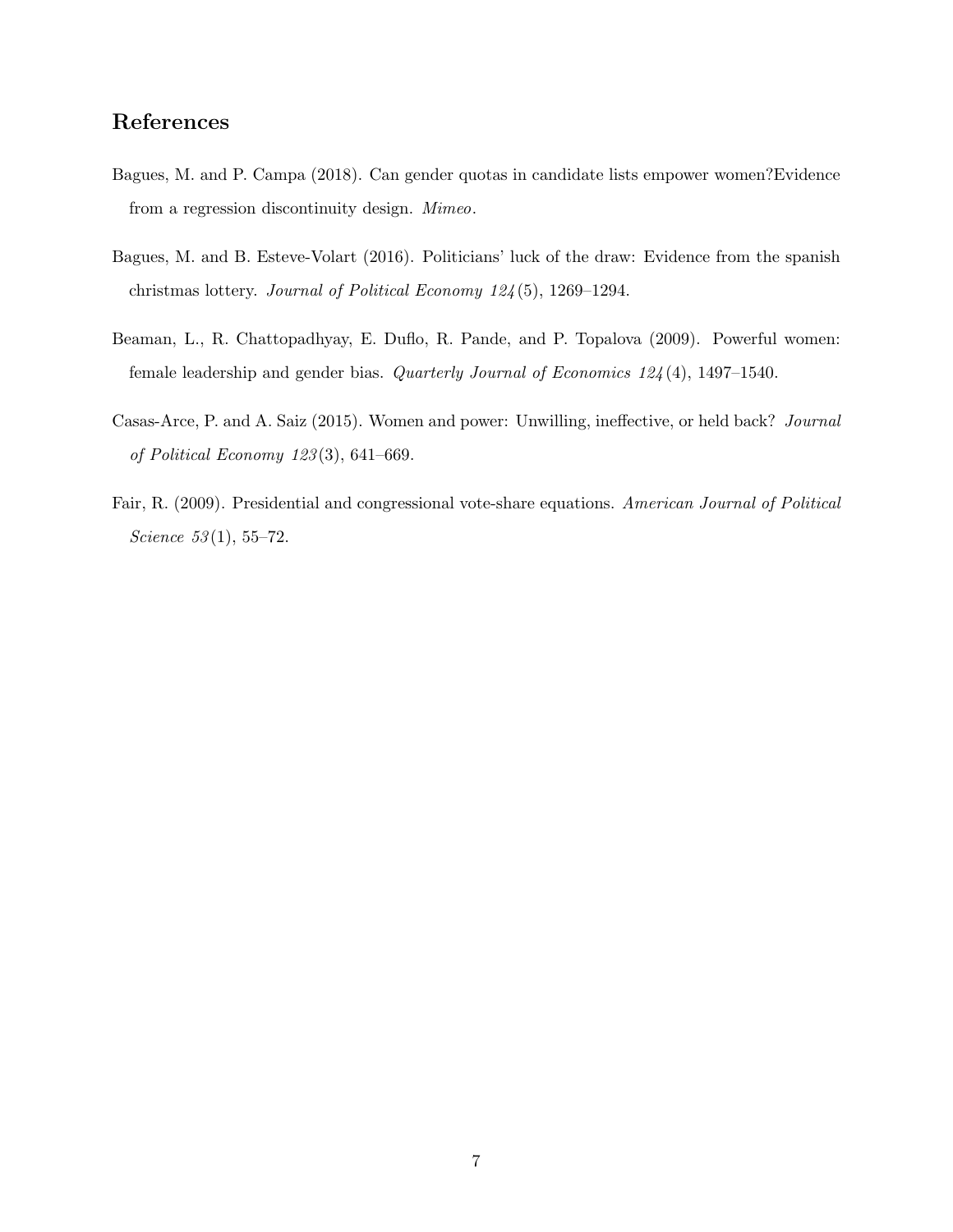| Dependent variable:                    | $\Delta$ Vote share |                      |
|----------------------------------------|---------------------|----------------------|
|                                        | (1)                 | $ 2\rangle$          |
| $(Quota - female^{2003})$ x large      | $0.166***$          | $-0.076$             |
| $(Quota - female^{2003})$ x population | (0.056)             | (0.096)<br>$0.043**$ |
| Adj. R-squared                         | 0.421               | (0.020)<br>0.422     |
| N                                      | 11562               | 11562                |

<span id="page-7-0"></span>Table 1: Impact of Quotas on Electoral Results: All Lists

Note: Large is a dummy variable that takes value one for municipalities with more than 5,000 inhabitants. All regressions include controls for a quadratic polynomial of female share in 2003, municipality fixed effects and party fixed effects. Standard errors clustered by region  $(N=17)$  in parenthesis. Significance levels: 1% \*\*\*, 5% \*\* and 10% \*